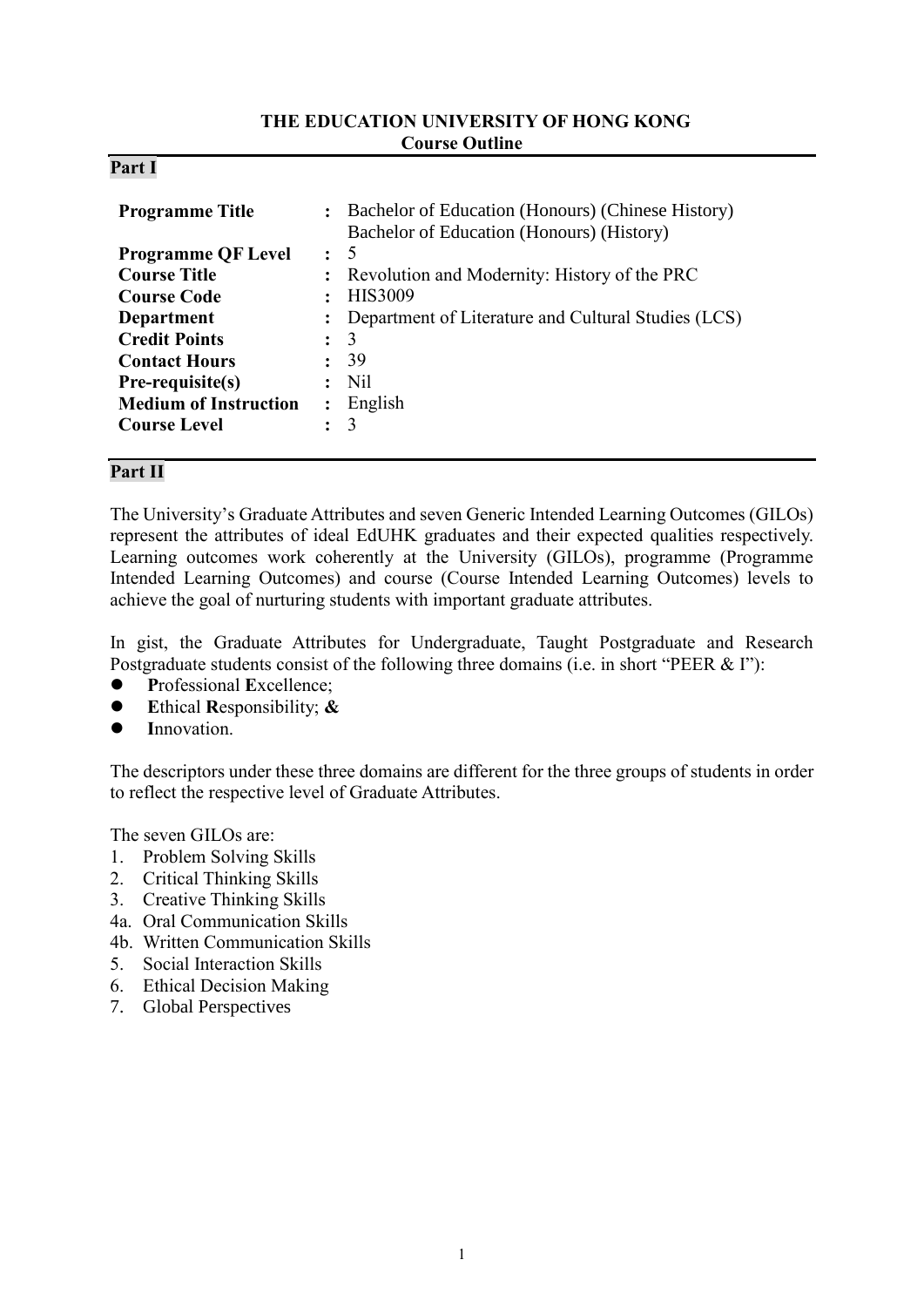## **1. Course Synopsis**

This course familiarizes students with the key political, cultural, social, and economic issues of China since the founding of the People's Republic of China (PRC) in 1949. These issues include land and marriage reform, nationalization of industry, anti-rightist campaign, Great Leap Forward, and the Great Proletarian Cultural Revolution, etc. In addition, this course also introduces participants to everyday life of the people under socialist China. Issues such as city planning, work and entertainment will be discussed. The strength of the course lies in its comparative approach: we will look at the history of the Soviet Union and Eastern Europe from time to time to see what is unique about the PRC. Influential original texts will be read with students in the class.

# **2. Course Intended Learning Outcomes (CILOs)**

Upon completion of this course, students will be able to:

- $C I L O<sub>1</sub>$  Identify key political, cultural, social, and economic issues in the People's Republic of China;
- $\text{CILO}_2$  Interpret texts and cultural products concerning the people's daily life;
- CILO<sup>3</sup> Compare the PRC experiences with those of other socialist states; and
- CILO<sup>4</sup> Assess original sources and secondary works of the People's Republic of China.

## **3. Content, CILOs and Teaching & Learning Activities**

| <b>Course Content</b>                                                                                                                                                                            | <b>CILOs</b>                    | <b>Suggested Teaching &amp;</b><br><b>Learning Activities</b>                      |
|--------------------------------------------------------------------------------------------------------------------------------------------------------------------------------------------------|---------------------------------|------------------------------------------------------------------------------------|
| The Communist Victory and the<br>American Interlude.                                                                                                                                             | C <sub>LO<sub>l</sub></sub>     | Lecture and Q&A                                                                    |
| The Establishment of a New Order:<br>Land reform, Industrialization,<br><b>Agricultural Collectivization</b><br>**Soviet experience will be<br>compared to see the distinct feature<br>of China. | $C\ddot{L}O_{1,3,4}$            | Lecture, Q&A, discussion,<br>and group presentation                                |
| Everyday life: Work and<br>Entertainment.                                                                                                                                                        | C <sub>L</sub> O <sub>2,4</sub> | Lecture, screening, text<br>analysis, group discussion,<br>and group presentation. |
| Freedom of Expression:<br>The Hundred Flowers, from art and<br>literature to politics.                                                                                                           | CLO <sub>1,2,4</sub>            | Lecture, screening, text<br>analysis, Q&A, and group<br>presentation.              |
| Economics and Revolution: The<br>Great Leap Forward and the Five-<br>Year Plan.                                                                                                                  | $CLO_{1,3,4}$                   | Lecture, text analysis, and<br>group discussion.                                   |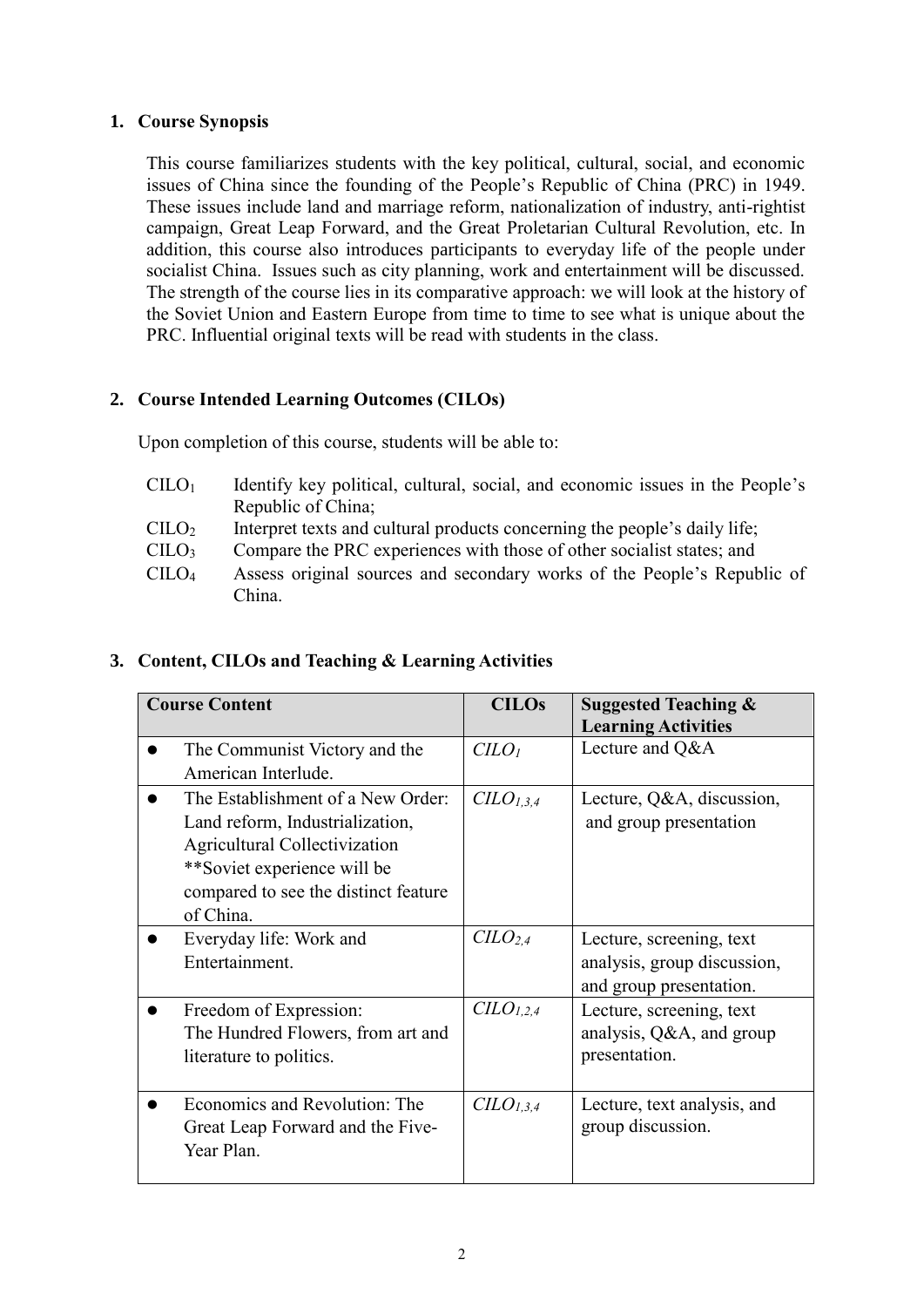| Continuing Revolution: The Great<br>Proletarian Cultural Revolution<br>**Soviet's Cultural Revolution will<br>be studied to gain a comparative<br>view.                                                                                              | CLO <sub>1,3,4</sub>                     | Lecture, screening, text<br>analysis, Q&A, and group<br>presentation. |
|------------------------------------------------------------------------------------------------------------------------------------------------------------------------------------------------------------------------------------------------------|------------------------------------------|-----------------------------------------------------------------------|
| The Foreign Relations                                                                                                                                                                                                                                | C <sub>L</sub> O <sub>1,3,4</sub>        | Lecture, Q&A, and group<br>discussion.                                |
| From Socialist Modernity to<br><b>Capitalist Modernity: Deng</b><br>Xiaoping and Market Reforms<br>**The Experience of East Germany<br>and Poland will be discussed to see<br>the similarity of the capitalist<br>influences in communist countries. | CLO <sub>1,3,4</sub>                     | Lecture, Q&A, group<br>discussion, and group<br>presentation.         |
| The Struggle for Democracy? The<br>1989 Event.                                                                                                                                                                                                       | C <sub>LO</sub> <sub>1,4</sub><br>(etc.) | Lecture, screening, Q&A,<br>and discussion.                           |

#### **4. Assessment**

| <b>Assessment Tasks</b> |                                                                                                                                                                          | Weighting | <b>CILOs</b>                      |
|-------------------------|--------------------------------------------------------------------------------------------------------------------------------------------------------------------------|-----------|-----------------------------------|
|                         |                                                                                                                                                                          |           |                                   |
| (a)                     | Group Presentation:<br>Students are expected to read the assigned<br>readings, discuss with their group mates, and<br>then respond to questions given by the instructor. | 20%       | C <sub>L</sub> O <sub>L,2,3</sub> |
| (b)                     | In class exam:<br>Students are required to answer 5 short<br>questions.                                                                                                  | 30%       | C <sub>L</sub> O <sub>L,3</sub>   |
| (c)                     | Final Paper $(1,500-2,000$ words):<br>Students are required to choose one of the<br>assigned questions.                                                                  | 50%       | $CILO1,2,3,4$<br>(etc.)           |

# **5. Required Text(s)**

Meisner, M. (2007). *Mao's China and after: a History of the People's Republic*. New York: Free Press, 1999.

# **6. Recommended Readings**

- Dirlik, A. (1989). The Origins of Chinese Communism. New York: Oxford University Press
- Meisner, M. J. (2007). Mao Zedong: a Political and Intellectual Portrait. Cambridge; Malden, MA: Polity.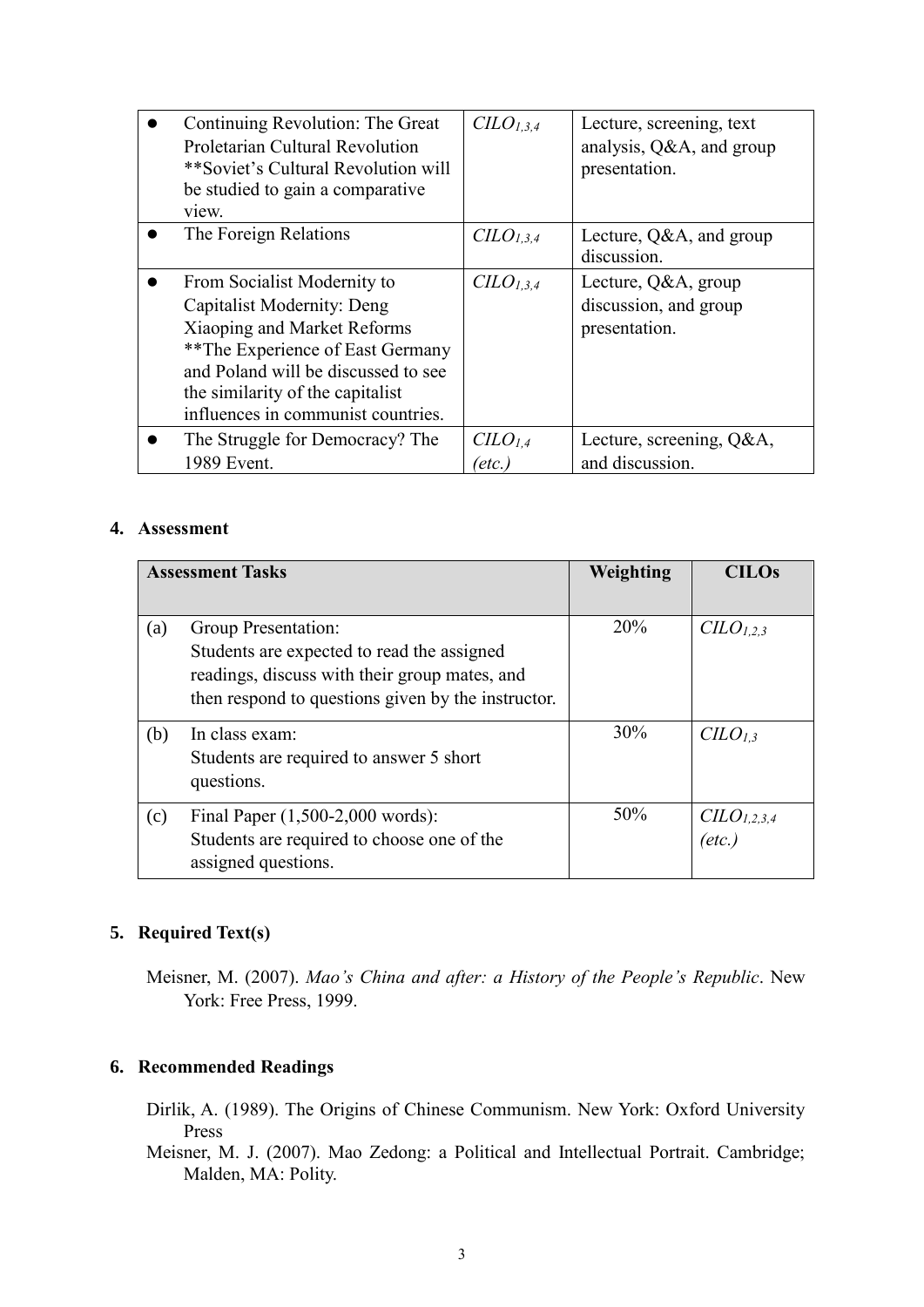- Meisner, M. J. (1982). Marxism, Maoism, and Utopianism: Eight Essays. Madison: Univeristy of Wisconsin Press.
- Meisner, M. J. (1989). Marxism and the Chinese Experience: Issues in Contemporary Chinese Socialism. Armonk N. Y.: M. E. Sharpe.
- Schwartz, B. (1996) China and Other Matters. Cambridge, Mass: Harvard University Press.
- Chang, H. (2004) Shidai de Tansuo (Exploration of a Historical Period). Taipei: Linking chubanshe.
- Hung, C. T. (2017). Mao's New World: Political Culture in Early People's Republic. Cornell University Press)
- Hung, C.T. (2018). Communist tradition and market forces: red tourism and politics in contemporary China. Journal of Contemporary China, v. 27 (Nov 2018): 902-923.
- Hung, C.T. (2011). The People's Republic of China at 60: an International Assessment. Harvard University Asia Center.
- Hung, C.T. (2003). Xin Wenhuashi yu Zhongguo Zhengzhi (The New Cultural History and Chinese Politics). Taipei: Yifang chubanshe.
- Pickowicz, P. G. (2007). Brown Jeremy eds. Dilemmas of Victory: the Early Years of the People's Republic of China. Cambridge, Mass: Harvard University Press.
- Pickowicz P. G.; Link P.; Madsen R. eds. (1989) Unofficial China: Popular Culture and Thought in the People's Republic. Boulder: Westview Press.
- Schram, S. R. (1989) The thought of Mao Tse-Tung. Cambridge; New York: Cambridge University Press.
- Starr, J. B. (1979) Continuing the revolution: the political thought of Mao. Princeton, N.J.: Princeton University Press.
- Wu H. (1991) "Tiananmen Square: A Political History of Monuments." Representations 35: 84
- Sheila F. (1994). Stalin's Peasants: Resistance & Survival in the Russian Village after Collectivization. New York, Oxford: Oxford University Press.
- Wang S.G. (1995) "The Politics of Private Time: Changing Leisure Patterns in Urban China", in Davis et al. eds., Urban Spaces in Contemporary China.
- Tina M. C. (2004) "Internationalism and Cultural Experience: Soviet Films and Popular Chinese Understandings of the Future in the 1950s." Cultural Critique 58 (Fall 2004): 82-114.
- Lida, J. (2006) "Industrial Involution: recruitment and development within the railway system," in Eyferth, J. ed., How China Works, Routledge.
- Stephen, K. (1995). Magnetic Mountain: Stalinism as a Civilization, University of California Press 1995, chapters 1-2.
- Harry, H. (2000). Overcome by Modernity: History, Culture, and Community in Interwar Japan. New Jersey: Princeton University Press.
- Joshua G and Madeleine Y. D. (2006). Everyday Modernity in China, Seattle: University of Washington Press.
- Yeh Wen. H. (1995) "Corporate Space, Communal Time: Everyday Life in Shanghai's Bank of China, The American Historical Review. 100.1.

毛澤東 (1966):《毛澤東選集》,北京,人民出版社。

洪長泰 (2003):《新文化史與中國政治》,台北,一方出版社。

張灝 (2004):《時代的探索》,台北,聯經出版社。

#### **7. Related Web Resources**